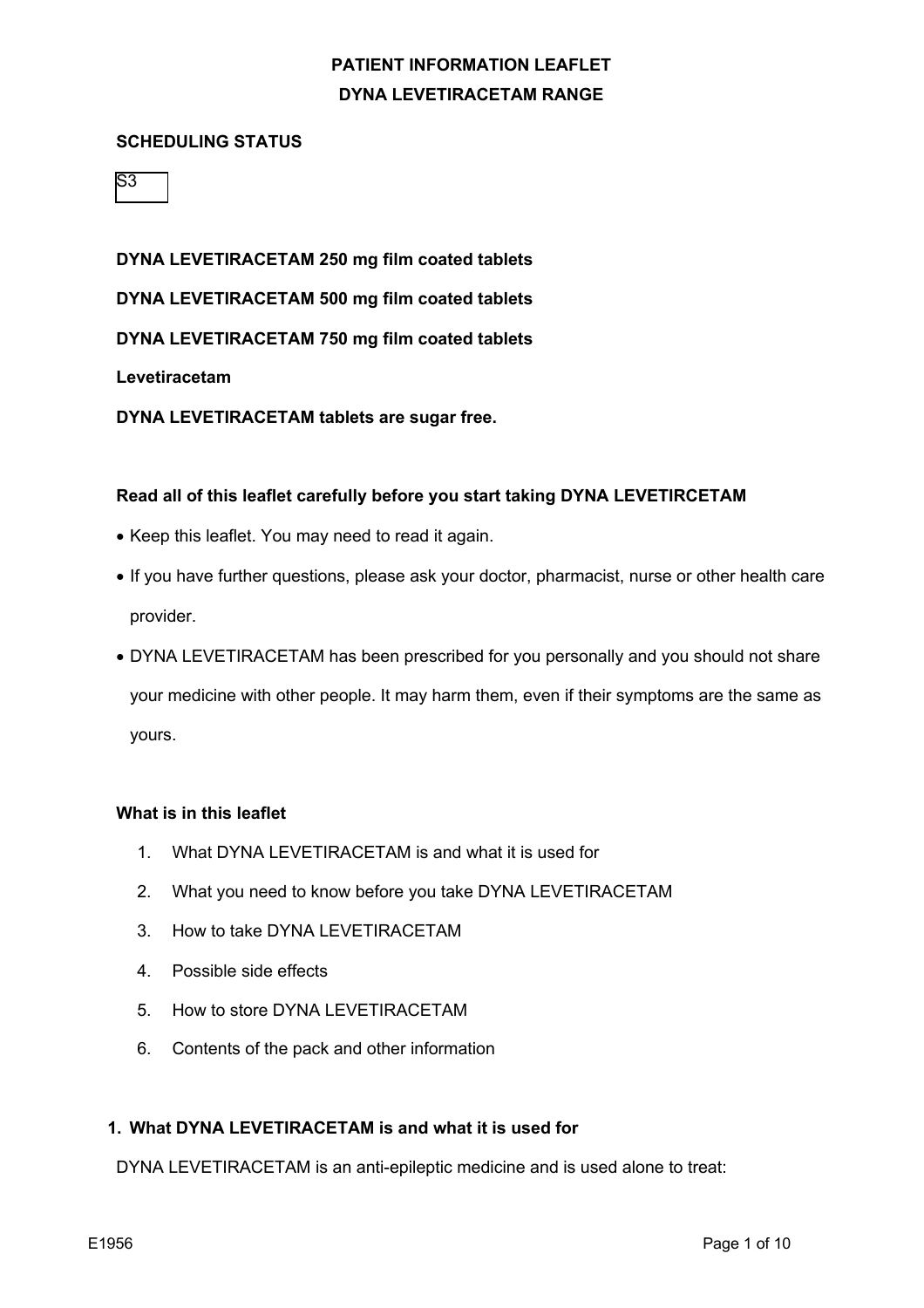- seizures in adults and children over the age of 16 years, when epilepsy is diagnosed for the first time, or together with another anti-epileptic medicine
- myoclonic seizures (short, shock-like jerks of a muscle or group of muscles) in adults and adolescents from 12 years of age with juvenile myoclonic epilepsy
- primary generalised tonic-clonic seizures (major fits, including loss of consciousness) in adults and adolescents from 16 years of age with idiopathic generalised epilepsy (the type of epilepsy that is thought to have a genetic cause).

## **1. What you need to know before you take DYNA LEVETIRACETAM**

#### **Do not take DYNA LEVETIRACETAM:**

- if you are hypersensitive (allergic) to levetiracetam, or to any of the ingredients of DYNA LEVETIRACETAM (see section 6)
- if you are pregnant, suspect you are pregnant or breastfeeding your baby.

#### **Warnings and precautions**

#### **Take special care with DYNA LEVETIRACETAM:**

- if you have thoughts of harming or killing yourself. If you have any symptoms of depression and/or suicidal ideation, please contact your doctor immediately
- if you suffer from kidney problems, or receive dialysis, follow your doctor's instructions. He/she may decide that your dose should be adjusted
- if you have a severe liver disease
- if you suffer from high fever or recurring infections, or bleeding disorders, as the doctor may want to do blood tests and monitor your condition
- if you have abnormal thoughts, feel irritable or react more aggressively than usual, or if you or your family and friends notice important changes in mood or behaviour
- if you stop taking DYNA LEVETIRACETAM suddenly, you may have increased seizures. Tell your doctor if you have new or worsening seizures. Do not stop taking DYNA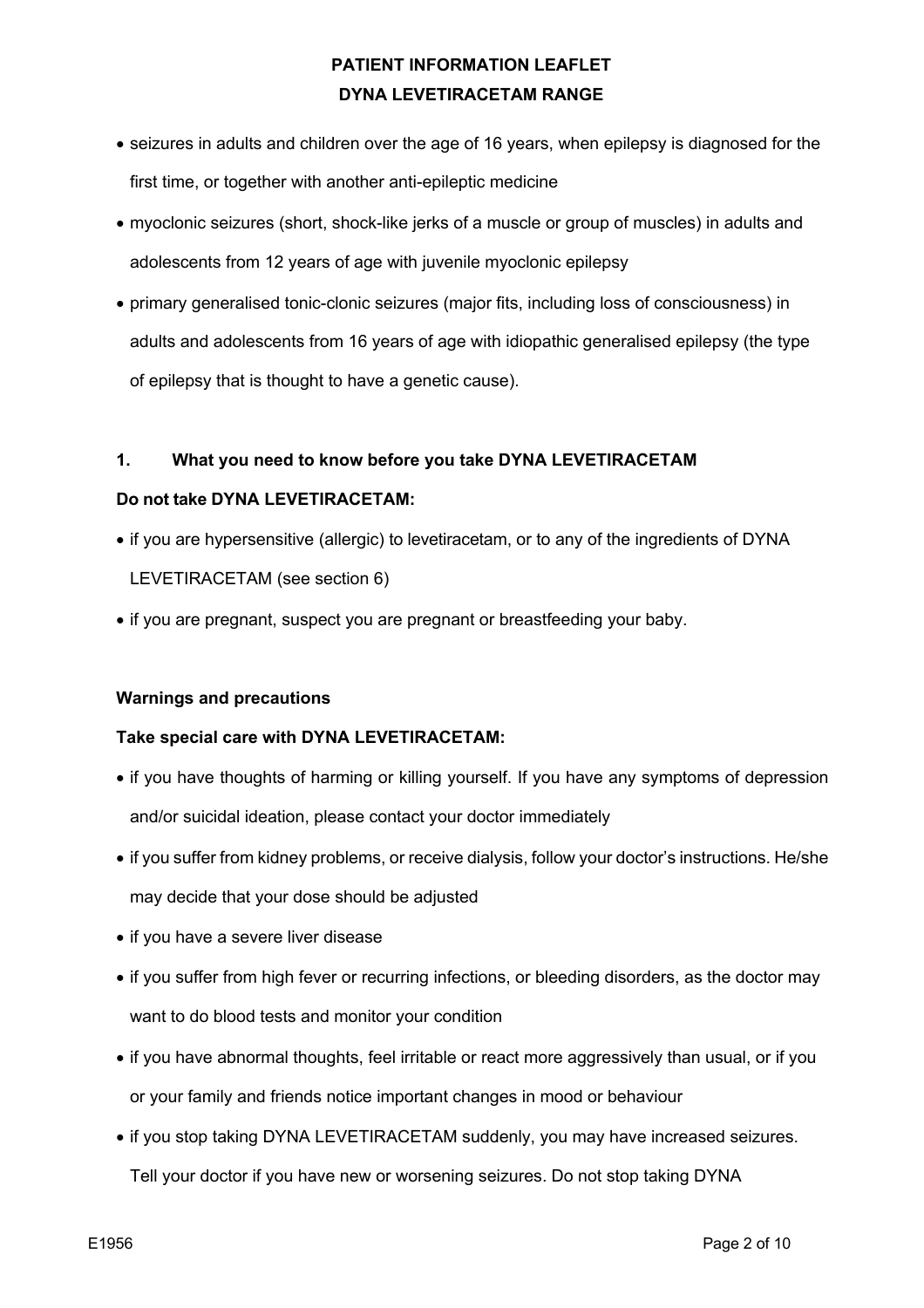LEVETIRACETAM without first talking to your doctor, even if you feel better (see Effects when treatment is stopped). DYNA LEVETIRACETAM should not be given to infants and children under the age of 12 years.

## **Other medicines and DYNA LEVETIRACETAM**

Always tell your health care provider if you are taking any other medicine. (This includes complementary or traditional medicines.)

- other anti-epileptic medicines (such as phenytoin, carbamazepine, valproic acid, phenobarbital, lamotrigine, gabapentin and primidone), as they may affect the way DYNA LEVETIRACETAM works
- probenecid (a medicine used to increase uric acid excretion by the kidneys in patients with gout), as this may affect the way DYNA LEVETIRACETAM works
- methotrexate (a medicine used to treat certain types of cancer), as the use of DYNA LEVETIRACETAM may increase your blood levels of methotrexate.

Do not take macrogol (a medicine used as a laxative) for one hour before and one hour after taking DYNA LEVETIRACETAM, as this may result in a loss of its effect.

## **DYNA LEVETIRACETAM with food and drink**

DYNA LEVETIRACETAM should be taken by mouth, swallowed with liquid and may be taken with or without food.

#### **Pregnancy, breastfeeding and fertility**

If you are pregnant or breastfeeding, think you may be pregnant or are planning to have a baby, please consult your doctor, pharmacist or other health care professional for advice before taking this medicine.

Do not take DYNA LEVETIRACETAM if you are pregnant or suspect that you are pregnant. Contact you doctor immediately.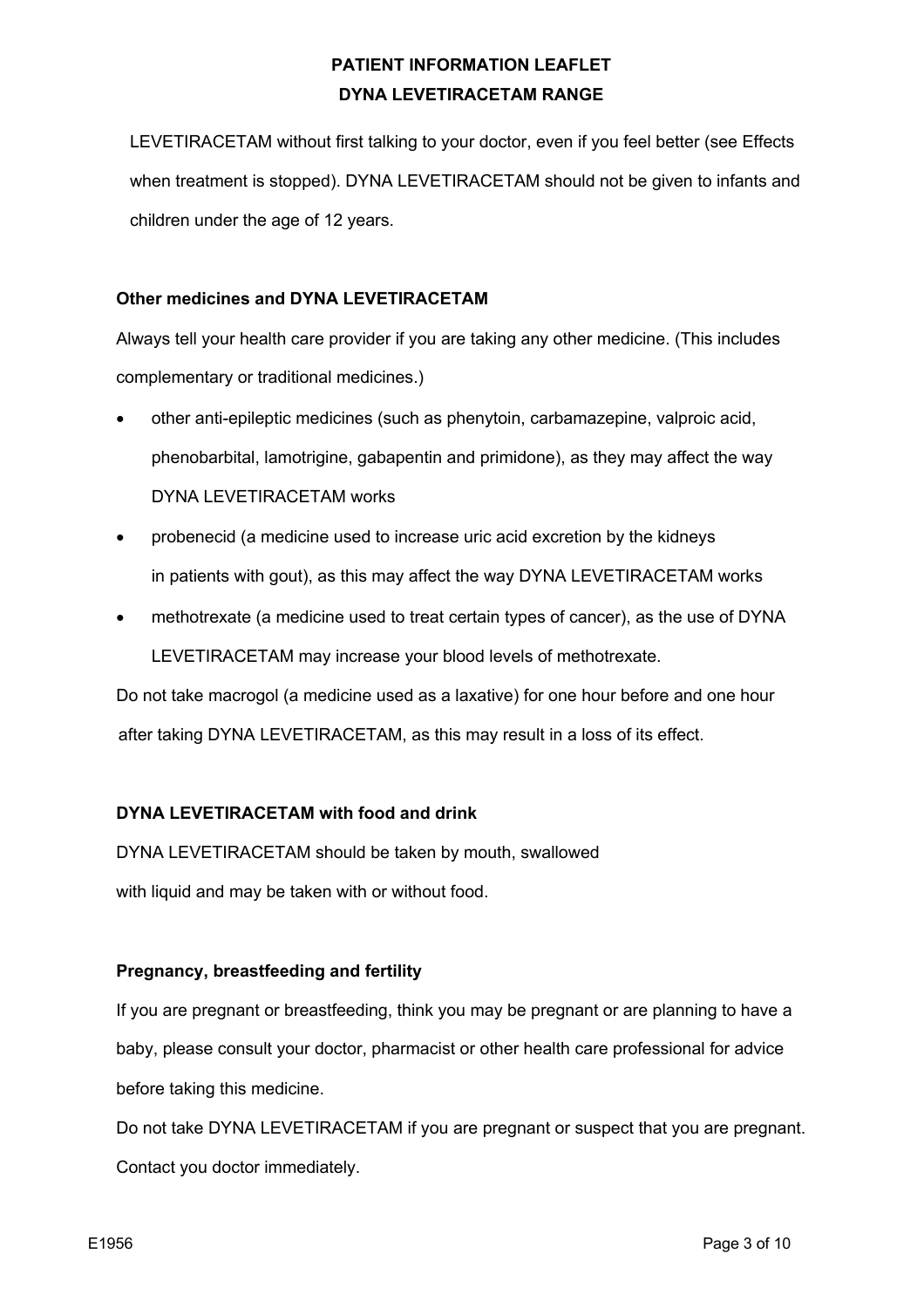Do not take DYNA LEVETIRACETAM if you are breastfeeding your baby (see Do not take Dyna Levetiracetam).

#### **Driving and using machines**

DYNA LEVETIRACETAM may make you feel sleepy or dizzy. It is not always possible to predict to what extent DYNA LEVETIRACETAM may interfere with the daily activities of a patient. Patients should ensure that they do not engage in the above activities until they are aware of the measure to which DYNA LEVETIRACETAM affects them.

## **3. How to take DYNA LEVETIRACETAM**

Do not share medicines prescribed for you with any other person. Always take DYNA LEVETIRACETAM exactly as your doctor has told you. Check with your doctor or pharmacist if you are not sure.

## When DYNA LEVETIRACETAM is used alone:

## *Adults and children from 16 years of age:*

The recommended starting dose is 250 mg twice daily which should be increased to an initial dose of 500 mg twice daily after two weeks. The dose can be further increased by 250 mg twice daily every two weeks depending upon the clinical response as determined by your doctor. The maximum daily dose is 1 500 mg twice daily.

When DYNA LEVETIRACETAM is taken in combination with other anti- epileptic medicines:

## *Adults and children older than 12 years of age:*

The recommended dose is 500 mg twice daily. Depending upon the response and tolerance the daily dose can be increased up to 1 500 mg twice daily. The maximum daily dose is 3 000 mg.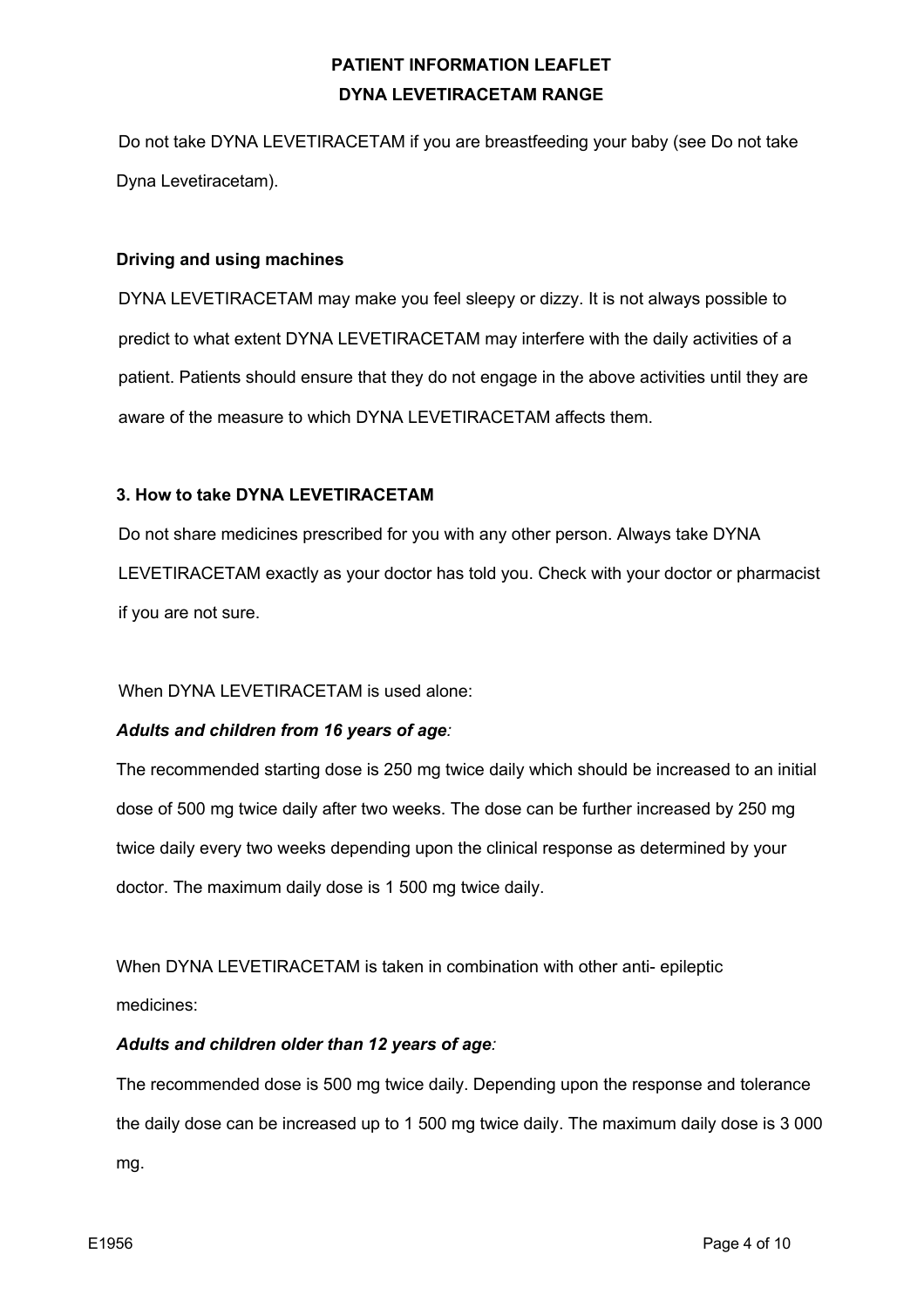Your doctor may occasionally change your dose to make sure you get the best results from this medicine.

Children:

#### *Children 12 to 17 years of age weighing less than 50 Kg:*

The recommended dose is 10 mg/kg twice daily.

Depending upon response and tolerability the dose can be increased up to 30 mg/kg twice daily.

DYNA LEVETIRACETAM should not be given to children under the age of 12 years.

Your doctor will tell you how long your treatment with DYNA LEVETIRACETAM will last. Do not stop treatment early because this could increase your seizures. If you have the impression that the effect of DYNA LEVETIRACETAM is too strong or too weak, tell your doctor or pharmacist.

#### **If you take more DYNA LEVETIRACETAM than you should**

In the event of overdosage, consult your doctor or pharmacist. If neither is available, contact the nearest hospital or poison control centre.

Symptoms of overdose may include:

• Sleepiness, agitation, aggression, decrease of alertness, inhibition of breathing and coma.

#### **If you forget to take DYNA LEVETIRACETAM**

If you forget to take DYNA LEVETIRACETAM, take as soon as you remember. If it is almost time for your next dose, skip the missed dose and take the medicine at the next regularly scheduled time. Do not take a double dose to make up for forgotten individual doses.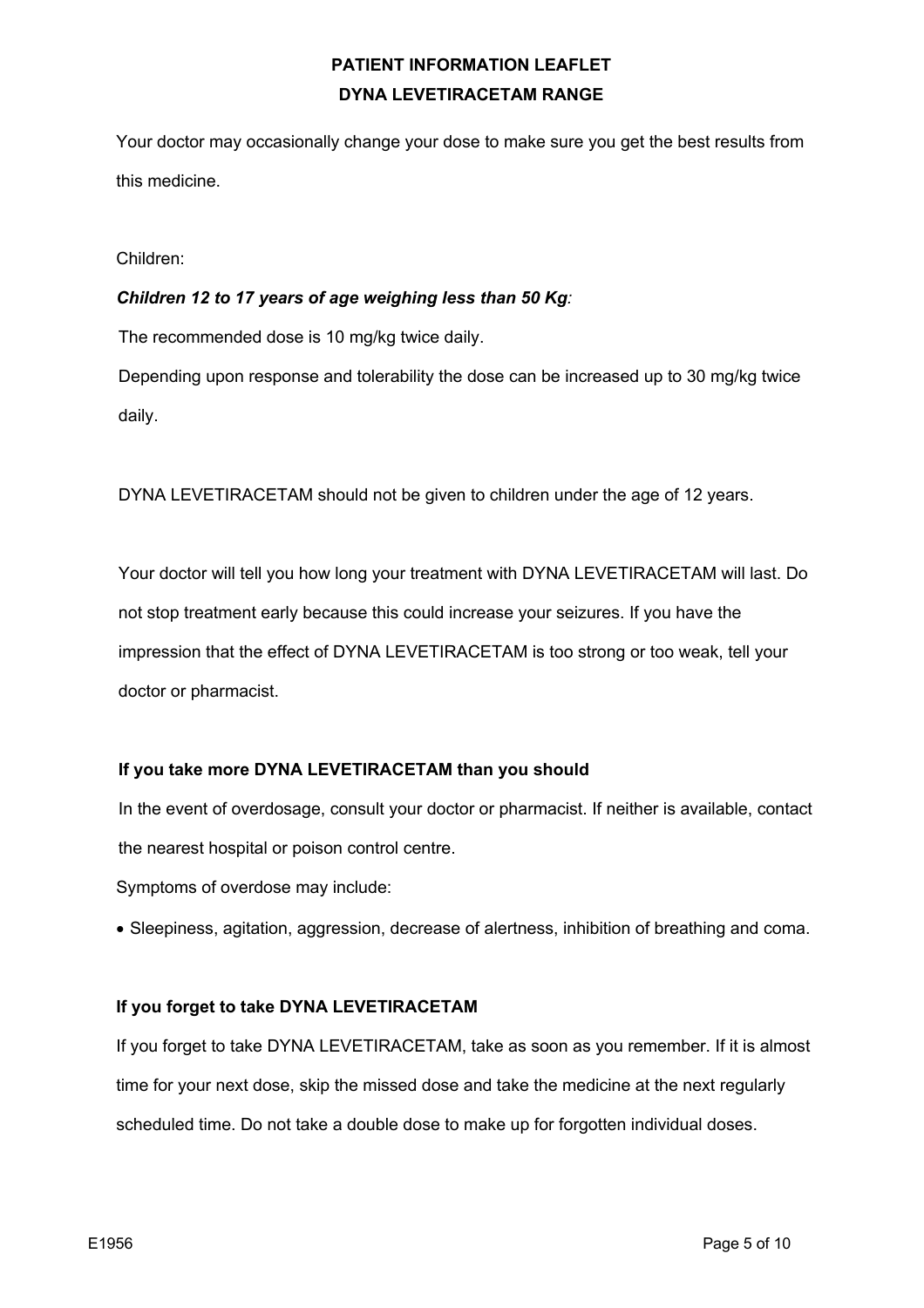## **If you stop taking DYNA LEVETIRACETAM**

It is important that you continue the course of treatment. Do not stop treatment early because your seizures can increase. Do not stop taking DYNA LEVETIRACETAM unless your doctor tells you to do so.

#### **4. Possible side effects**

DYNA LEVETIRACETAM can have side effects.

Not all side effects reported for DYNA LEVETIRACETAM are included in this leaflet. Should your general health worsen, or if you experience any untoward effects while using DYNA LEVETIRACETAM, please consult your health care provider for advice.

If any of the following happens, stop using DYNA LEVETIRACETAM and tell your doctor immediately or go to the casualty department at your nearest hospital:

- swelling of the hands, feet, ankles, face, lips, mouth or throat, which may cause difficulty in swallowing or breathing
- rash or itching.

These are all very serious side effects. If you have them, you may have had a serious allergic reaction to DYNA LEVETIRACETAM. You may need urgent medical attention or hospitalisation.

Tell your doctor immediately or go to the casualty department at your nearest hospital if you notice any of the following:

- signs of serious mental changes or if someone around you notices signs of confusion, somnolence (sleepiness), amnesia (loss of memory), memory impairment (forgetfulness), abnormal behaviour
- psychological problems, mood or mental changes, agitation, lack of interest in life, depersonalisation, personality problems, excessively emotional, suicide, suicide attempt,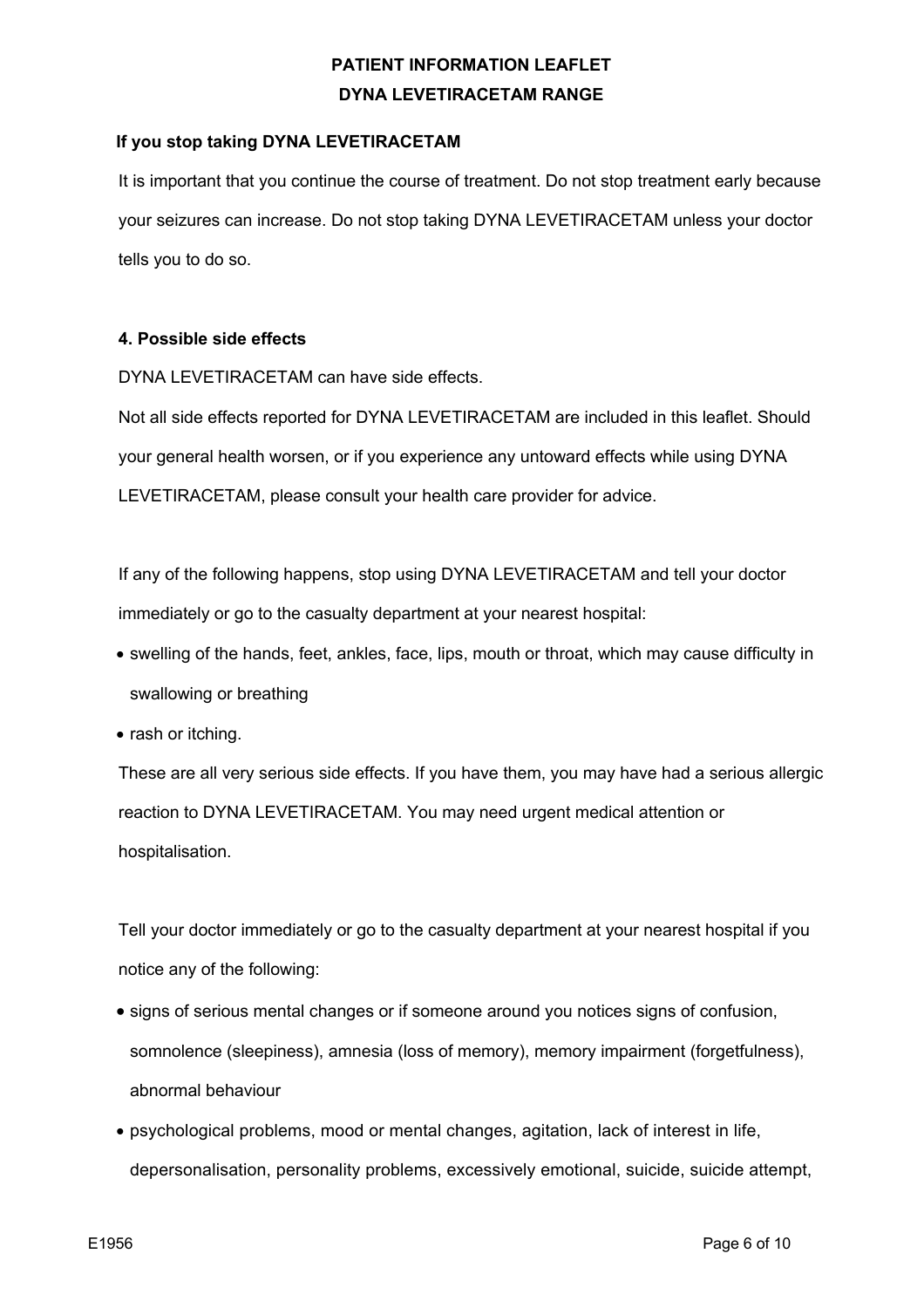suicidal ideas, abnormal behaviour, hallucination, anger, state of confusion, panic attack, mood swings, abnormal thinking

- Stevens-Johnson syndrome (a life-threatening skin disorder with symptoms such as a redpurplish rash and blisters) or any other blisters with a dark ring around the edge or a severe rash with skin peeling
- symptoms such as low urine volume, tiredness, nausea, vomiting, confusion and swelling in the legs, ankles or feet, as this may be a sign of sudden decrease of kidney function.

These are all serious side effects. You may need urgent medical attention.

Tell your doctor if you notice any of the following:

Frequent side effects:

- loss of appetite, anorexia
- irritability, anxiety, depression, hostility, problem getting to
- sleep, nervousness, aggression
- dizziness (sensation of spinning), headache, sleeping problems, convulsions, balance disorder, involuntary trembling, lack of energy or enthusiasm
- double vision, blurred vision
- vertigo (sensation of rotation)
- diarrhoea, indigestion, nausea, vomiting, abdominal pain
- runny nose, inflammation of nasal passages, sore throat, cough, common cold
- skin rash
- muscle pain, muscle weakness, loss of full control of bodily movement
- unusual weakness or tiredness.

Less frequent side effects:

- infection
- decreased number of red blood cells and/or white blood cells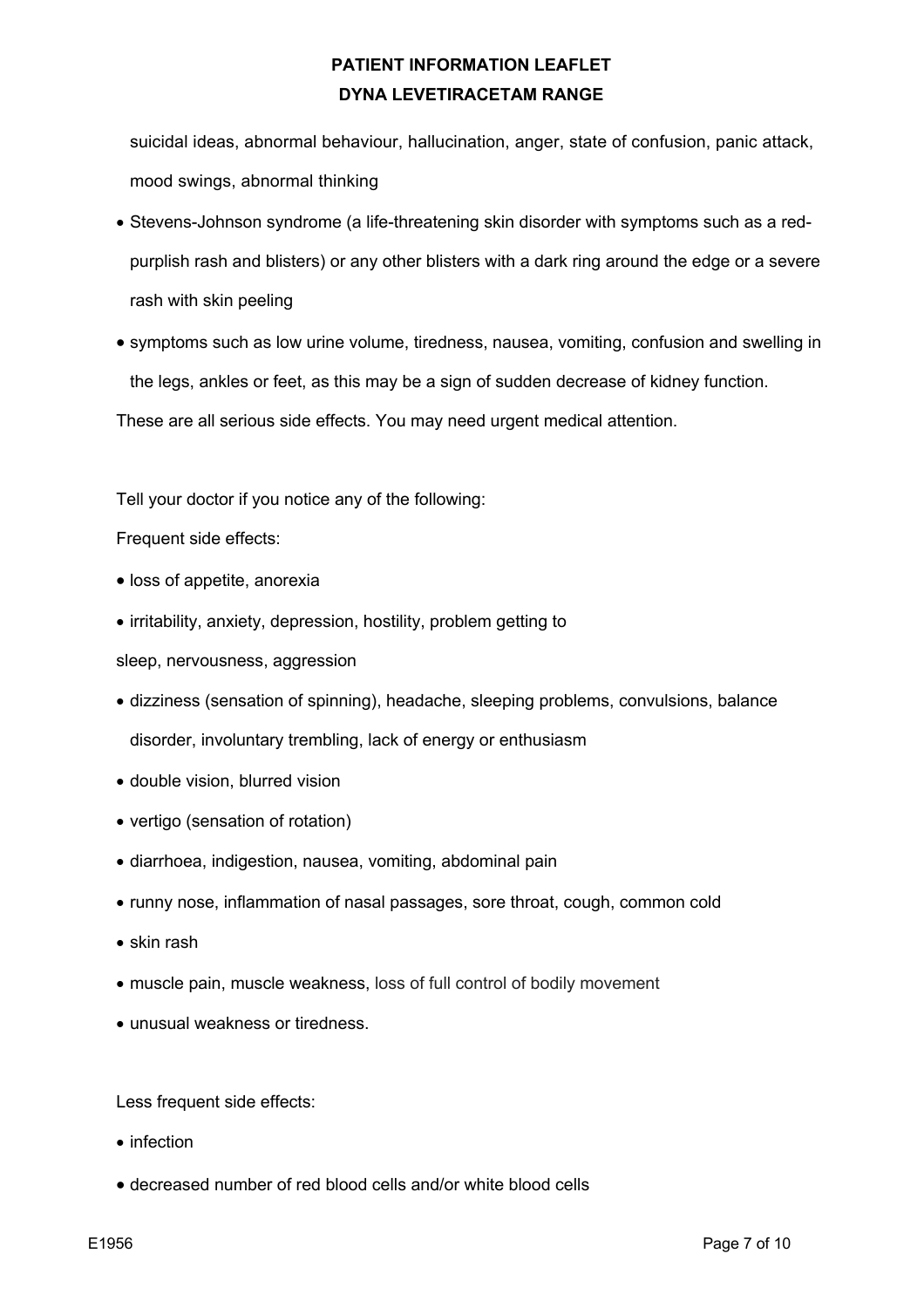and /or platelets

- weight loss, weight gain, decreased blood sodium concentration
- destruction of striated muscle cells, muscle tissue damage
- inflammation of the liver, liver failure, abnormal liver test results
- burning and pricking sensation (pins and needles), memory loss, memory impairment, disturbance in attention, abnormal involuntary body movements, impairment of voluntary movement, increased muscular movement
- inflammation of the sinuses (sinusitus)
- eczema, itching, hair loss
- Injury.

If you notice any side effects not mentioned in this leaflet, please inform your doctor or pharmacist.

#### **Reporting of side effects**

If you get side effects, talk to your doctor or pharmacist. This includes any possible side effects not listed in this leaflet. You can also report side effects to SAHPRA via the "**6.04 Adverse Drug Reporting Form**", found online under SAHPRA's publications:

https://www.sahpra.org.za/Publications/Index/8. By reporting side effects, you can help provide more information on the safety of DYNA LEVETIRACETAM.

#### **5. How to store DYNA LEVETIRACETAM**

Store all medicines out of reach of children.

Store at or below 30 °C. Keep blisters in carton until required for use.

Do not use after the expiry date stated on the carton.

Return all unused medicine to your pharmacist.

Do not dispose of unused medicine in drains or sewerage systems (e.g. toilets).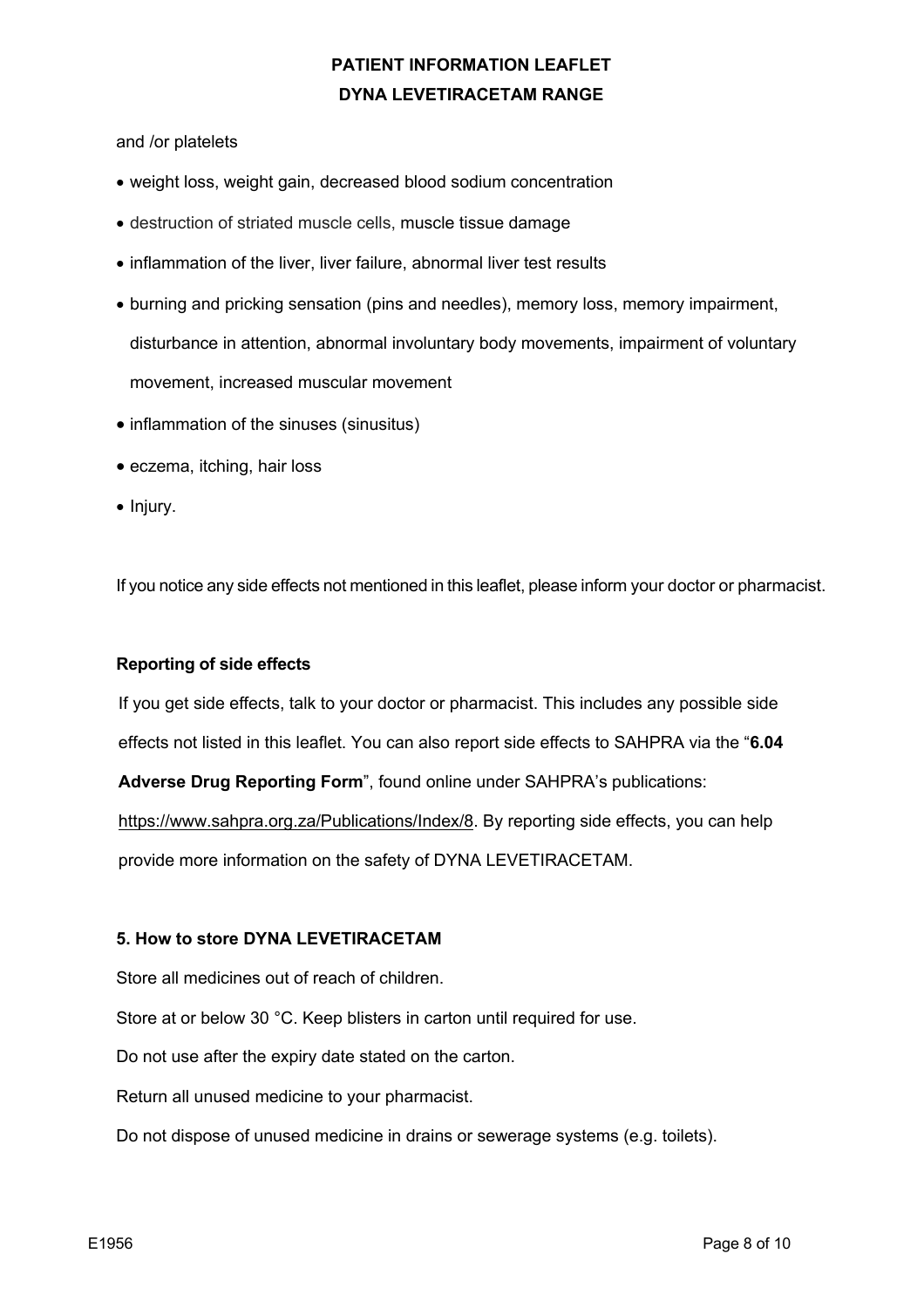## **6. Contents of the pack and other information**

#### **What DYNA LEVETIRACETAM contains**

The active substance in each DYNA LEVETIRACETAM 250 mg tablet contains 250 mg levetiracetam.

The active substance in each DYNA LEVETIRACETAM 500 mg tablet contains 500 mg

levetiracetam.

The active substance in each DYNA LEVETIRACETAM 750 mg tablet contains 750 mg

levetiracetam.

The other ingredients are: *Tablet cores:*

Croscarmellose sodium, magnesium stearate, maize starch, microcrystalline cellulose,

povidone, silica colloidal, talc.

*Tablet coating:*

Opadry blue AMB 84F80803: (FD & C blue #2/Indigo carmine aluminium lake)

Opadry pink AMB 84F 84674: (FC & C yellow #6 Sunset yellow FCF aluminium lake, iron

oxide red, iron oxide yellow)

Opadry white AMB 84F58775

Opadry yellow AMB 84F82508: (Iron oxide yellow)

*Excipients common to Opadry variants:*

Macrogol 3350, macrogol 6000, polyvinyl alcohol (part hydrolysed), talc, titanium dioxide.

#### **What DYNA LEVETIRACETAM looks like and contents of the pack**

DYNA LEVETIRACETAM 250 mg:

Blue, oblong-shaped, biconvex film coated tablets debossed with "250" on one side and a score

line on the other side.

DYNA LEVETIRACETAM 500 mg:

Yellow, oblong-shaped, biconvex film coated tablets debossed with "500" on one side and a score line on the other side.